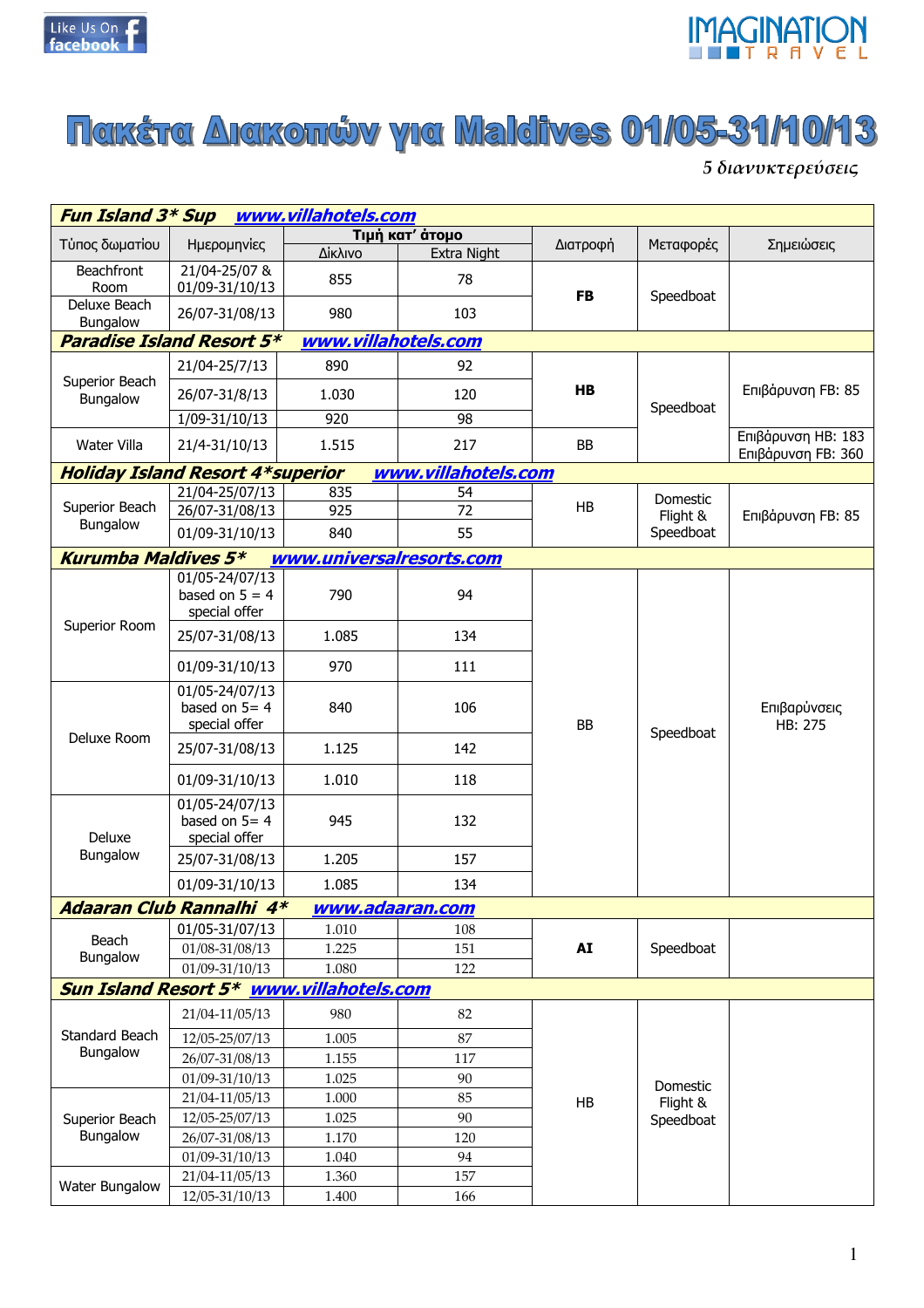| Like Us On - |  |  |
|--------------|--|--|
| facebook     |  |  |



| Τύπος δωματίου               | Ημερομηνίες                                            | Δίκλινο        | Τιμή κατ' άτομο<br>Extra Night | Διατροφή                 | Μεταφορές  | Σημειώσεις                                                                                |  |  |  |
|------------------------------|--------------------------------------------------------|----------------|--------------------------------|--------------------------|------------|-------------------------------------------------------------------------------------------|--|--|--|
|                              | <b>Royal Island Resort 5*</b> www.villahotels.com      |                |                                |                          |            |                                                                                           |  |  |  |
|                              | 21/04-25/07/13                                         | 945            | 76                             |                          |            | Επιβάρυνση FB: 146                                                                        |  |  |  |
| Beach Villa                  | 26/07-31/08/13                                         | 995            | 85                             | HB                       | Sea Plane  |                                                                                           |  |  |  |
|                              | 01/09-31/10/13                                         | 950            | 77                             |                          |            |                                                                                           |  |  |  |
|                              | Adaaran Select Hudhuran Fushi 4*                       |                | www.adaaran.com                |                          |            |                                                                                           |  |  |  |
|                              | 01/05-30/06/13                                         | 1.230          | 156                            |                          |            |                                                                                           |  |  |  |
| Beach Villa                  | 01/07-31/10/13                                         | 1.295          | 168                            | All Inclusive            | Speedboat  |                                                                                           |  |  |  |
|                              | <b>Adaaran Select Meedhupparu</b>                      | 4* superior    | www.adaaran.com                |                          |            |                                                                                           |  |  |  |
|                              | 01/05-31/07/13                                         | 1.295          | 118                            |                          |            | Επιβάρυνση για                                                                            |  |  |  |
| Beach Villa                  | 01/08-31/08/13                                         | 1.375          | 134                            | All Inclusive            | Sea Plane  | <b>Suite: 525</b>                                                                         |  |  |  |
|                              | 01/09-31/10/13                                         | 1.325          | 124                            |                          |            | για 5 νύχτες                                                                              |  |  |  |
|                              | Olhuveli Beach & Spa Resort 4* superior                |                |                                | http://www.olhuveli.com  |            |                                                                                           |  |  |  |
|                              | 01/05-31/07/13                                         | 1.145          | 116                            |                          |            | <b>Special Offer</b>                                                                      |  |  |  |
| Deluxe Room                  | 01/08-31/08/13                                         | 1.290          | 145                            | <b>HB</b>                | Speedboat  | deluxe room only:<br>01/05-31/07/13 &<br>01/09-30/09/13<br>Stay 7 Pay 6<br>Stay 14 Pay 12 |  |  |  |
|                              | 01/09-31/10/13                                         | 1.190          | 126                            |                          |            | (taxes to be paid for free<br>night)                                                      |  |  |  |
|                              | <b>Filitheyo Island Resort 5*</b>                      |                | http://www.aaaresorts.com.mv   |                          |            |                                                                                           |  |  |  |
|                              | 01/05-15/07/13                                         | 1.215          | 108                            |                          |            | <b>Special Offer</b>                                                                      |  |  |  |
| Superior Villa               | 16/07-31/08/13                                         | 1.385          | 136                            |                          |            | 01/05-31/10/13<br>Stay 7 Pay 6                                                            |  |  |  |
|                              | 01/09-31/10/13                                         | 1.320          | 123                            |                          |            | Stay 14 Pay 12                                                                            |  |  |  |
|                              |                                                        |                |                                | HB                       | Sea Plane  | <b>Early Bird Offer:</b>                                                                  |  |  |  |
| Water Villa                  | 01/05-15/07/13                                         | 1.875          | 232                            |                          |            | 01/05-30/10/13: Book<br>7 nights 45 days<br>before arrival and get                        |  |  |  |
|                              | 16/07-31/08/13                                         | 2.040          | 264                            |                          |            | € 80 discount per room                                                                    |  |  |  |
|                              | 01/09-31/10/13                                         | 1.965          | 247                            |                          |            | (for the whole stay)!!!                                                                   |  |  |  |
|                              | <b>Sheraton Maldives Full Moon Resort &amp; Spa 5*</b> |                |                                | www.fullmoonmaldives.com |            |                                                                                           |  |  |  |
| <b>Beachfront</b>            | 21/04-31/07/13                                         | 1.055          | 149                            |                          | Speedboat  | All Packages are<br>based on Pay 4                                                        |  |  |  |
| Deluxe Room                  | 01/08-30/09/13<br>01/10-31/10/13                       | 1.245<br>1.440 | 197<br>245                     |                          |            | <b>Stay 5 Special</b>                                                                     |  |  |  |
|                              | 21/04-31/07/13                                         | 1.310          | 213                            |                          |            | offer!!!                                                                                  |  |  |  |
| Island                       | 01/08-30/09/13                                         | 1.510          | 262                            |                          |            |                                                                                           |  |  |  |
| Cottage                      | 01/10-31/10/13                                         | 1.695          | 309                            |                          |            |                                                                                           |  |  |  |
|                              | 21/04-31/07/13                                         | 1.465          | 252                            | BB                       |            | Επιβαρύνσεις                                                                              |  |  |  |
| Beachfront                   | 01/08-30/09/13                                         | 1.640          | 295                            |                          |            | Half Board: 395<br>Full Board: 650                                                        |  |  |  |
| Cottage                      | 01/10-31/10/13                                         | 1.830          | 343                            |                          |            |                                                                                           |  |  |  |
|                              | 21/04-31/07/13                                         | 1.515          | $\overline{264}$               |                          |            | <b>Special Offer</b>                                                                      |  |  |  |
| Water Bungalow               | 01/08-30/09/13                                         | 1.760          | 325                            |                          |            | Stay 7 Pay 5                                                                              |  |  |  |
|                              | 01/10-31/10/13                                         | 1.905          | 361                            |                          |            | Stay 14 Pay 10                                                                            |  |  |  |
| <b>Velassaru Maldives 5*</b> |                                                        |                | www.universalresorts.com       |                          |            |                                                                                           |  |  |  |
|                              | 01/05-24/07/13                                         |                |                                |                          |            |                                                                                           |  |  |  |
| Deluxe                       | based on $5=4$                                         |                |                                |                          |            |                                                                                           |  |  |  |
| Bungalow                     | special offer<br>25/07-31/08/13                        | 980<br>1.295   | 124<br>163                     |                          |            |                                                                                           |  |  |  |
|                              | 01/09-31/10/13                                         | 1.155          | 135                            |                          |            |                                                                                           |  |  |  |
|                              | 01/05-24/07/13                                         |                |                                |                          |            | Επιβαρύνσεις                                                                              |  |  |  |
|                              | based on $5=4$                                         |                |                                |                          |            | HB: 340                                                                                   |  |  |  |
| Beach Villa                  | special offer                                          | 1.265          | 196                            | BB                       | Speed boat |                                                                                           |  |  |  |
|                              | 25/07-31/08/13                                         | 1.655          | 235                            |                          |            | <b>Special Offer</b>                                                                      |  |  |  |
|                              | 01/09-31/10/13                                         | 1.515          | 207                            |                          |            | 01/05-24/07/13<br>Stay 10 - Pay 8                                                         |  |  |  |
|                              | 01/05-24/07/13                                         |                |                                |                          |            |                                                                                           |  |  |  |
|                              | based on $5=4$                                         |                |                                |                          |            |                                                                                           |  |  |  |
| Water Bungalow               | special offer                                          | 1.385          | 226                            |                          |            |                                                                                           |  |  |  |
|                              | 25/07-31/08/13<br>01/09-31/10/13                       | 1.810<br>1.670 | 266<br>238                     |                          |            |                                                                                           |  |  |  |
|                              |                                                        |                |                                |                          |            |                                                                                           |  |  |  |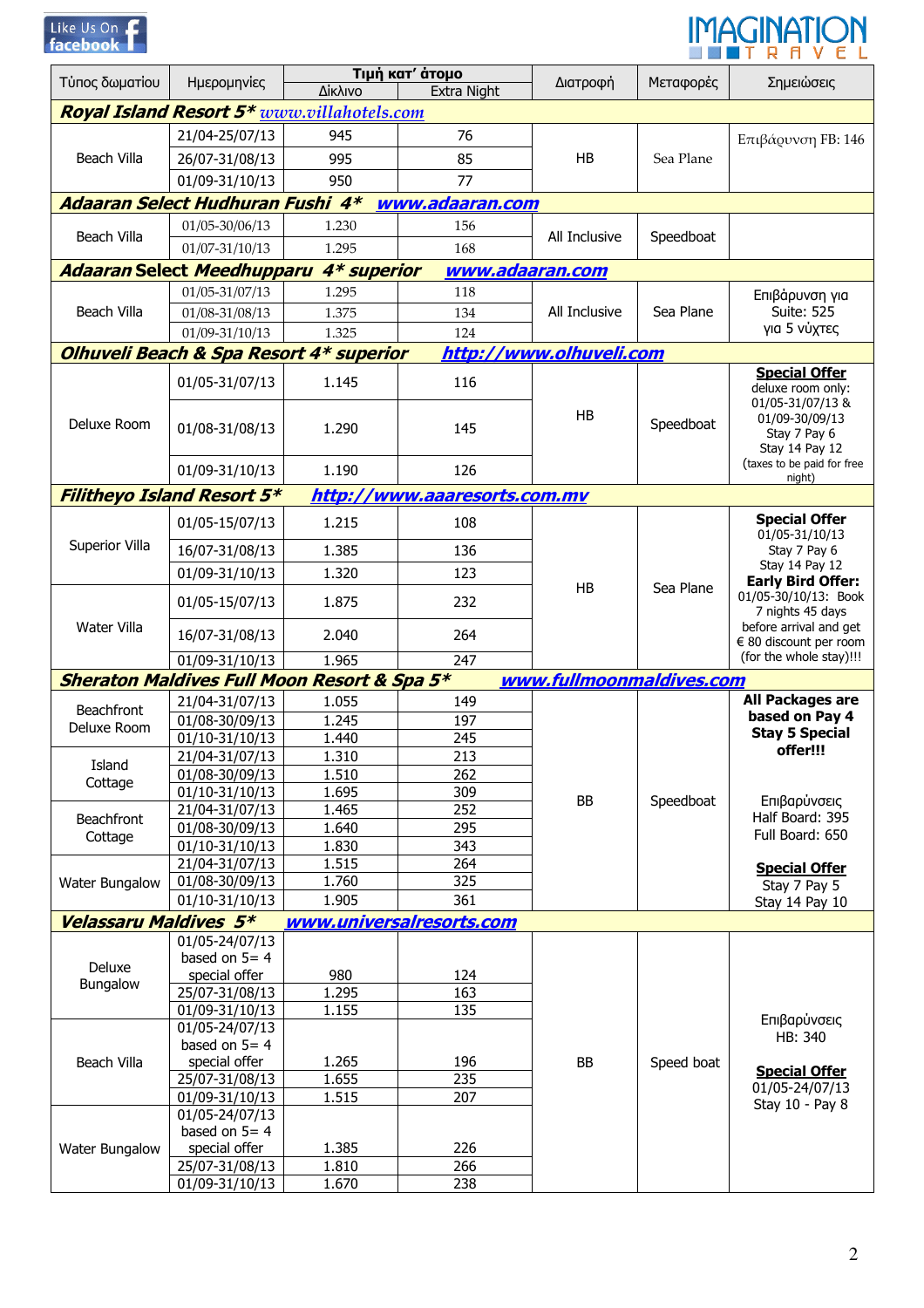| $like$ $1150$ |             |  |
|---------------|-------------|--|
|               | <b>Phoo</b> |  |



|                              |                                                   |                | Τιμή κατ' άτομο                                                                    |                              |           |                                                                           |
|------------------------------|---------------------------------------------------|----------------|------------------------------------------------------------------------------------|------------------------------|-----------|---------------------------------------------------------------------------|
| Τύπος δωματίου               | Ημερομηνίες                                       | Δίκλινο        | Extra Night                                                                        | Διατροφή                     | Μεταφορές | Σημειώσεις                                                                |
|                              | <b>Kuramathi Island Resort 5*</b>                 |                | www.universalresorts.com                                                           |                              |           |                                                                           |
|                              | 01/05-19/07/13                                    | 1.210          | 120                                                                                |                              |           |                                                                           |
| <b>Beach Villa</b>           | 20/07-31/08/13                                    | 1.350          | 148                                                                                |                              |           |                                                                           |
|                              | 01/09-31/10/13                                    | 1.250          | 128                                                                                |                              |           |                                                                           |
|                              | 01/05-19/07/13                                    | 1.390          | 156                                                                                |                              |           |                                                                           |
| Deluxe Beach                 | 20/07-31/08/13                                    | 1.570          | 192                                                                                |                              |           |                                                                           |
| Villa                        | 01/09-31/10/13                                    | 1.440          | 166                                                                                |                              |           |                                                                           |
| Beach Villa with             | 01/05-19/07/13                                    | 1.390          | 156                                                                                |                              |           |                                                                           |
| Jacuzzi                      | 20/07-31/08/13                                    | 1.570          | 192                                                                                |                              |           |                                                                           |
|                              | 01/09-31/10/13                                    | 1.440          | 166                                                                                |                              |           |                                                                           |
|                              | 01/05-19/07/13<br>based on $5=4$                  | 1.440          | 207                                                                                |                              |           | Επιβαρύνσεις<br><b>Basic All Inclusive:</b>                               |
| Superior Beach               | special offer                                     | 1.740          | 226                                                                                |                              |           | 187                                                                       |
| Villa with<br>Jacuzzi        | 20/07-31/08/13<br>01/09-31/10/13                  |                |                                                                                    |                              |           | Select All Inclusive                                                      |
|                              | based on $5=4$                                    | 1.475          | 216                                                                                |                              |           | 360                                                                       |
|                              | special offer                                     |                |                                                                                    |                              |           | for 5 nights                                                              |
|                              | 01/05-19/07/13                                    |                |                                                                                    |                              |           | <b>Special Offers:</b>                                                    |
|                              | based on $5=4$                                    | 1.510          | 224                                                                                | <b>FB</b>                    |           | For Beach Villa with                                                      |
| Deluxe Beach                 | special offer                                     |                |                                                                                    |                              | Sea Plane | Jacuzzi and higher                                                        |
| Villa with                   | 20/07-31/08/13                                    | 1.825          | 243                                                                                |                              |           | categories                                                                |
| Jacuzzi                      | 01/09-31/10/13                                    |                |                                                                                    |                              |           | 01/05-19/07<br>& 01/09-31/10/13<br>Stay 7 pay 5 (50<br>Euros/person to be |
|                              | based on $5=4$                                    | 1.545          | 233                                                                                |                              |           |                                                                           |
|                              | special offer                                     |                |                                                                                    |                              |           |                                                                           |
|                              | 01/05-19/07/13                                    |                |                                                                                    |                              |           |                                                                           |
|                              | based on $5=4$                                    | 1.545          | 233                                                                                |                              |           | paid)                                                                     |
|                              | special offer                                     |                |                                                                                    |                              |           |                                                                           |
| Water Villa                  | 20/07-31/08/13                                    | 1.865          | 251                                                                                |                              |           |                                                                           |
|                              | 01/09-31/10/13<br>based on $5=4$                  |                | 1.565<br>239<br>279                                                                |                              |           |                                                                           |
|                              | special offer                                     |                |                                                                                    |                              |           |                                                                           |
|                              | 01/05-19/07/13                                    |                |                                                                                    |                              |           |                                                                           |
|                              | based on $5=4$                                    | 1.730          |                                                                                    |                              |           |                                                                           |
|                              | special offer                                     |                |                                                                                    |                              |           |                                                                           |
| Water Villa with             | 20/07-31/08/13                                    | 2.100          | 298                                                                                |                              |           |                                                                           |
| Jacuzzi                      | 01/09-31/10/13                                    |                |                                                                                    |                              |           |                                                                           |
|                              | based on $5=4$                                    | 1.760          | 288                                                                                |                              |           |                                                                           |
|                              | special offer                                     |                |                                                                                    |                              |           |                                                                           |
|                              | Vilu Reef Beach & Spa Resort 4* superior          |                |                                                                                    | http://vilureefmaldives.com/ |           |                                                                           |
|                              | 01/05-31/07/13                                    | 1.255          | 104                                                                                |                              |           | <b>Special Offer</b>                                                      |
| Garden Villa                 | 01/08-31/08/13                                    | 1.420          | 136                                                                                |                              |           | 01/05-31/07/13 &                                                          |
|                              | 01/09-31/10/13                                    | 1.285          | 110                                                                                |                              |           | 01/09-30/09/13                                                            |
|                              | 01/05-31/07/13                                    | 1.345          | 122                                                                                | HB                           | Sea Plane | Stay 7 Pay 6<br>Stay 14 Pay 12                                            |
| Beach Villa                  | 01/08-31/08/13                                    | 1.530          | 159                                                                                |                              |           | (taxes to be paid for                                                     |
|                              | 01/09-31/10/13                                    | 1.385          | 130                                                                                |                              |           | free night)                                                               |
|                              |                                                   |                | Hilton Maldives Iru Fushi Resort & Spa 5* http://www.hilton.co.uk/maldivesirufushi |                              |           |                                                                           |
|                              | 13/05-15/10/13                                    | 1.475          | 134                                                                                |                              |           |                                                                           |
| Beach Villa                  | <b>Special 7 nights</b>                           |                |                                                                                    |                              |           | Επιβάρυνση ΗΒ: 390                                                        |
|                              | 13/07-15/10/13<br>16/10-31/10/13                  | 1.475<br>1.885 | 134<br>216                                                                         |                              |           |                                                                           |
|                              | 13/05-15/10/13                                    |                |                                                                                    | BB                           | Sea Plane | <b>Special Offer</b>                                                      |
|                              | Special 7 nights                                  | 2.005          | 240                                                                                |                              |           | 13/05-12/07/13                                                            |
| Water Villa                  | 13/07-15/10/13                                    | 2.005          | 240                                                                                |                              |           | Stay 7 Pay 5                                                              |
|                              | 16/10-31/10/13                                    | 2.845          | 408                                                                                |                              |           |                                                                           |
|                              | Adaaran Prestige Ocean Villas at Hudhuranfushi 5* |                |                                                                                    |                              |           | www.adaaran.com                                                           |
|                              | 01/05-31/07/13                                    | 1.715          | 253                                                                                |                              |           |                                                                           |
| Ocean Villa                  | 01/08-31/08/13                                    | 1.800          | 270                                                                                | AI                           | Speedboat |                                                                           |
|                              | 01/09-31/10/13                                    | 1.745          | 258                                                                                |                              |           |                                                                           |
| <b>Nika Island Resort 5*</b> |                                                   |                |                                                                                    |                              |           |                                                                           |
|                              |                                                   |                | http://www.nikaisland.com.mv/                                                      |                              |           |                                                                           |
|                              | 11/05-31/07/13                                    | 1.640          | 175                                                                                |                              |           |                                                                           |
| Beach Villa                  | 01/08-31/10/13                                    | 1.675          | 182                                                                                | BB                           | Speedboat | Επιβάρυνση ΗΒ: 360                                                        |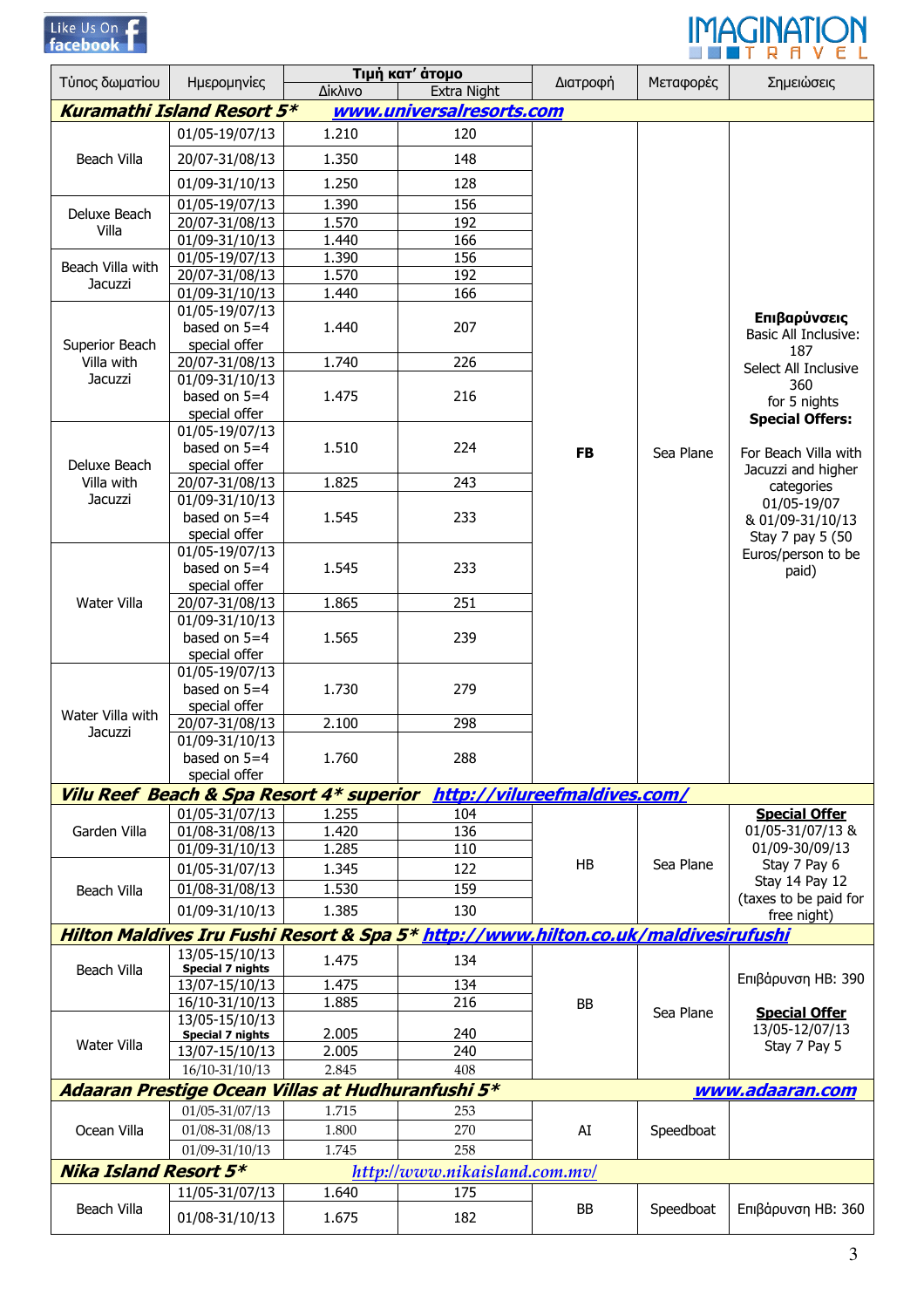| Like Us On |  |  |
|------------|--|--|
| facebook   |  |  |



| Τύπος δωματίου        | Ημερομηνίες                                                                       | Δίκλινο                                       | Τιμή κατ' άτομο<br><b>Extra Night</b>                              | Διατροφή | Μεταφορές | Σημειώσεις                                |  |  |  |
|-----------------------|-----------------------------------------------------------------------------------|-----------------------------------------------|--------------------------------------------------------------------|----------|-----------|-------------------------------------------|--|--|--|
|                       | <b>Medhufushi Island Resort 5*</b>                                                |                                               | http://www.aaaresorts.com.mv                                       |          |           |                                           |  |  |  |
|                       | 01/05-15/07/13                                                                    | 1.320                                         | 120                                                                |          |           | <b>Special Offer</b>                      |  |  |  |
| <b>Beach Villa</b>    | 16/07-31/08/13                                                                    | 1.490                                         | 155                                                                |          |           | 01/05-31/10/13                            |  |  |  |
| Semi Detached         | 01/09-31/10/13                                                                    | 1.420                                         | 137                                                                |          |           | Stay 7 Pay 6                              |  |  |  |
|                       |                                                                                   | 1.440                                         | 144                                                                |          |           | Stay 14 Pay 12                            |  |  |  |
| Beach Villa           | 01/05-15/07/13                                                                    |                                               |                                                                    |          |           | <b>Early Bird</b>                         |  |  |  |
|                       | 16/07-31/08/13                                                                    | 1.610                                         | 179                                                                | HB       | Sea Plane | 01/05-30/10/13                            |  |  |  |
|                       | 01/09-31/10/13                                                                    | 1.535                                         | 160                                                                |          |           | Book 7 nights 45<br>days before arrival   |  |  |  |
|                       | 01/05-15/07/13                                                                    | 1.645                                         | 185                                                                |          |           | and get $\in$ 80                          |  |  |  |
| Water Villa           | 16/07-31/08/13                                                                    | 1.850                                         | 226                                                                |          |           | discount per room                         |  |  |  |
|                       | 01/09-31/10/13                                                                    | 1.750                                         | 204                                                                |          |           | (for the whole                            |  |  |  |
|                       |                                                                                   |                                               | <b>HONEYMOON ONLY OFFER at Medhufushi Island Resort 5*</b>         |          |           | stay)!!!                                  |  |  |  |
|                       | 01/05-15/07/13                                                                    | 1.390                                         | 96                                                                 |          |           | <b>7 NIGHTS</b>                           |  |  |  |
| Beach Villa           | 16/07-31/08/13                                                                    | 1.585                                         | 124                                                                |          |           | <b>PACKAGE!</b>                           |  |  |  |
| Semi Detached         | 01/09-31/10/13                                                                    | 1.500                                         | 110                                                                |          |           | & 20 minutes couple                       |  |  |  |
|                       | 01/05-15/07/13                                                                    | 1.525                                         | 115                                                                |          |           | massage<br><b>Early Bird Special</b>      |  |  |  |
| <b>Beach Villa</b>    | 16/07-31/08/13                                                                    | 1.720                                         | 143                                                                | HB       |           | 01/05-30/10/13:                           |  |  |  |
|                       | 01/09-31/10/13                                                                    | 1.625                                         | 128                                                                |          | Sea Plane | Book 7 nights 45                          |  |  |  |
|                       | 01/05-15/07/13                                                                    | 1.755                                         | 148                                                                |          |           | days before arrival                       |  |  |  |
|                       | 16/07-31/08/13                                                                    | 1.985                                         | 181                                                                |          |           | and get $\in$ 80                          |  |  |  |
| Water Villa           |                                                                                   |                                               |                                                                    |          |           | discount per room<br>(for the whole       |  |  |  |
|                       | 01/09-31/10/13                                                                    | 1.875                                         | 163                                                                |          |           | stay)!!!                                  |  |  |  |
|                       | Lux* Maldives (ex Diva Maldives) 5* http://about.luxislandresorts.com/en/maldives |                                               |                                                                    |          |           |                                           |  |  |  |
|                       | 01/05-10/05/13                                                                    |                                               |                                                                    |          |           | Επιβάρυνση ΗΒ:                            |  |  |  |
|                       | 15/07-20/08/13<br>16/09-31/10/13                                                  | 1.415                                         | 206                                                                |          |           | 380<br>Επιβάρυνση ΑΙ                      |  |  |  |
|                       | 11/05-14/7/13                                                                     |                                               |                                                                    | BB       |           | Infinity: 710                             |  |  |  |
|                       | 21/08-15/09/13                                                                    | 1.215                                         | 156                                                                |          | Sea Plane | All packages                              |  |  |  |
| <b>Beach Pavilion</b> |                                                                                   |                                               |                                                                    |          |           | based on special                          |  |  |  |
|                       | 01/05-10/05/13                                                                    |                                               |                                                                    |          |           | stay 5 pay 4 offer<br>Stay 7 nights Pay 5 |  |  |  |
|                       | 15/07-20/08/13                                                                    | 1.415                                         | 206                                                                |          |           | Stay 7 Pay 10                             |  |  |  |
|                       | 16/09-31/10/13                                                                    |                                               |                                                                    |          |           | Stay 12 pay 8                             |  |  |  |
|                       |                                                                                   |                                               |                                                                    |          |           | (bed tax to be paid for<br>extra night)   |  |  |  |
|                       |                                                                                   |                                               | <b>HONEYMOON ONLY OFFER at Lux* Maldives (ex Diva Maldives) 5*</b> |          |           |                                           |  |  |  |
|                       |                                                                                   | http://about.luxislandresorts.com/en/maldives |                                                                    |          |           |                                           |  |  |  |
|                       | 01/05-10/05/13                                                                    |                                               |                                                                    |          |           |                                           |  |  |  |
|                       | &<br>15/07-20/08/13                                                               | 1.260                                         | 134                                                                |          |           |                                           |  |  |  |
|                       | &                                                                                 |                                               |                                                                    |          |           |                                           |  |  |  |
|                       | 16/09-31/10/13                                                                    |                                               |                                                                    |          |           | Επιβάρυνση ΗΒ:                            |  |  |  |
| <b>Beach Villa</b>    | 11/05-14/7/13                                                                     |                                               |                                                                    |          |           | 380                                       |  |  |  |
|                       | &                                                                                 | 1.095                                         | 101                                                                | BB       | Sea Plane | Επιβάρυνση ΑΙ                             |  |  |  |
|                       | 21/08-15/09/13<br>01/05-10/05/13                                                  |                                               |                                                                    |          |           | Infinity: 710                             |  |  |  |
|                       | &                                                                                 |                                               |                                                                    |          |           |                                           |  |  |  |
|                       | 15/07-20/08/13                                                                    | 1.260                                         | 134                                                                |          |           |                                           |  |  |  |
|                       | &                                                                                 |                                               |                                                                    |          |           |                                           |  |  |  |
|                       | 16/09-31/10/13                                                                    |                                               |                                                                    |          |           |                                           |  |  |  |
|                       | <b>Anantara Veli Resort Maldives 5*</b>                                           |                                               |                                                                    |          |           | www.anantara.com                          |  |  |  |
|                       | 01/05-31/07 &<br>01/09-30/09/13                                                   |                                               |                                                                    |          |           |                                           |  |  |  |
|                       | based on Stay 5                                                                   | 1.455                                         | 239                                                                |          |           |                                           |  |  |  |
| Overwater             | Pay 4                                                                             |                                               |                                                                    |          |           |                                           |  |  |  |
| Bungalow              | 01/08-31/08 &                                                                     |                                               |                                                                    | BB       | Speedboat | Επιβάρυνση ΗΒ: 360                        |  |  |  |
|                       | 01/10-31/10/13                                                                    |                                               |                                                                    |          |           |                                           |  |  |  |
|                       | based on Stay 5                                                                   | 1.560                                         | 265                                                                |          |           |                                           |  |  |  |
|                       | Pay 4                                                                             |                                               |                                                                    |          |           |                                           |  |  |  |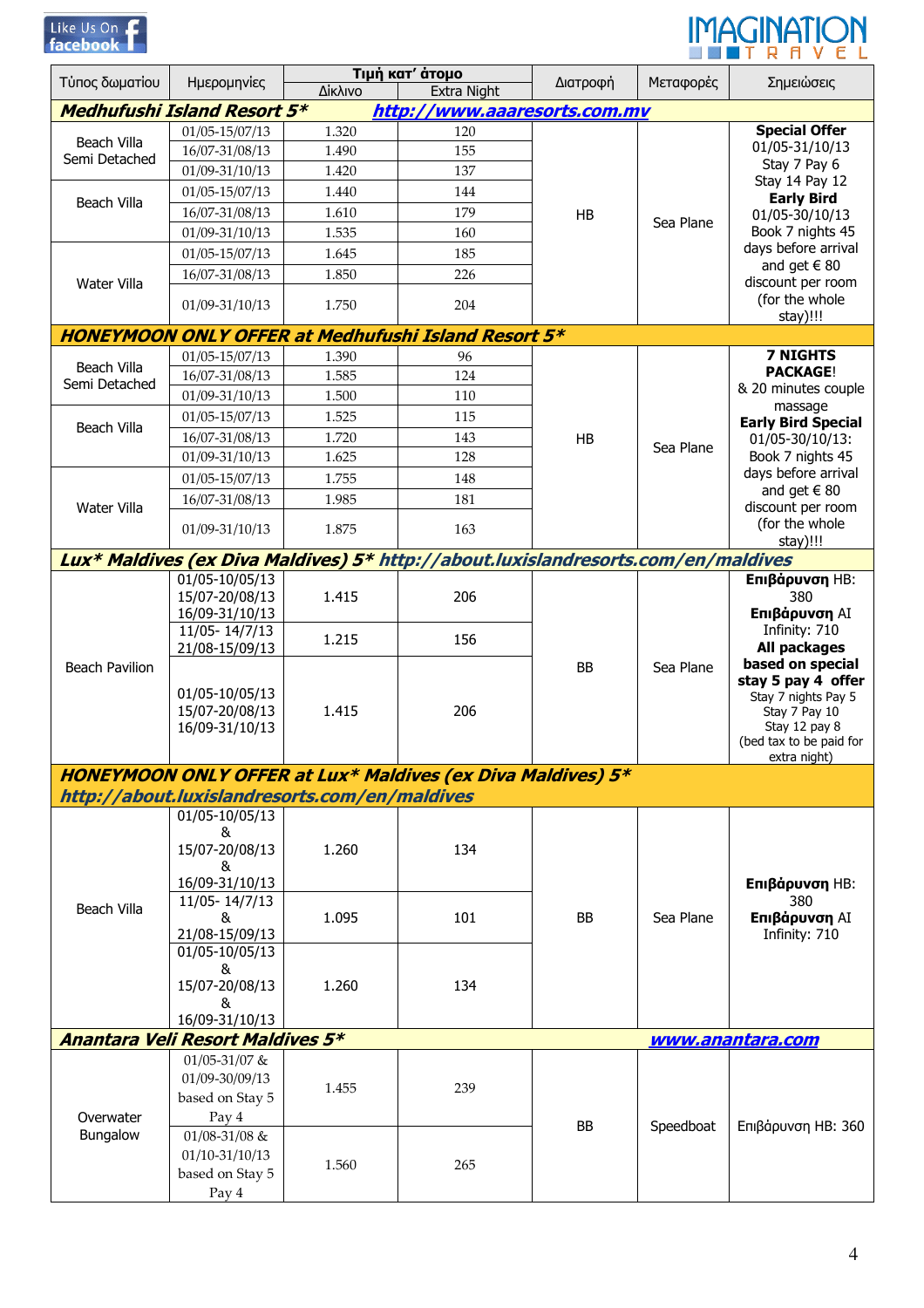



| Τύπος δωματίου           | Ημερομηνίες                                           |                          | Τιμή κατ' άτομο                     | Διατροφή                    | Μεταφορές              | Σημειώσεις                                                                                                                         |
|--------------------------|-------------------------------------------------------|--------------------------|-------------------------------------|-----------------------------|------------------------|------------------------------------------------------------------------------------------------------------------------------------|
|                          |                                                       | Δίκλινο                  | <b>Extra Night</b>                  |                             |                        |                                                                                                                                    |
|                          | <b>Vivanta by Taj Coral Reef Resort 5*</b>            |                          | www.tajhotels.com/maldives          |                             |                        |                                                                                                                                    |
|                          | 01/05-23/07/13                                        | 1.555                    | 208                                 |                             |                        | Lunch: 240                                                                                                                         |
|                          | 24/07-31/08/13                                        | 1.915                    | 281                                 |                             |                        | Dinner: 335                                                                                                                        |
| Charm Beach              |                                                       |                          |                                     | <b>BB</b>                   | Speedboat              | <b>Exclusive All</b><br>Inclusive Plan: 670<br><b>Special Offer</b><br>01/05-31/10/13<br>stay 7 pay 5                              |
| Villa                    | 01/09-31/10/13                                        | 1.745                    | 247                                 |                             |                        | stay 10 pay 8 stay<br>14 pay 10 (tax to be<br>paid) Early Bird<br>Book 60 days<br>before and get<br>special rate! Ask for<br>info! |
| <b>Baros Maldives 5*</b> |                                                       | www.universalresorts.com |                                     |                             |                        |                                                                                                                                    |
|                          | $01/05 - 24/07/13$                                    | 1.275                    | 153                                 |                             |                        | Επιβάρυνση Dinner:                                                                                                                 |
|                          | 25/07-31/08/13                                        | 1.690                    | 235                                 |                             |                        | 600                                                                                                                                |
| Deluxe Villa             | 01/09-31/10/13                                        | 1.515                    | 200                                 | BB                          | Speedboat              | <b>Special Offer</b><br>01/05-30/09/13<br>Stay 6 Pay 5- Stay<br>12 Pay 10                                                          |
|                          | <b>Anantara Digu Resort Maldives 5*</b>               |                          |                                     |                             | www.anantara.com       |                                                                                                                                    |
|                          | 01/05-31/07 &<br>01/09-30/09/13                       | 1.530                    | 257                                 |                             |                        | Επιβάρυνση ΗΒ: 360                                                                                                                 |
| Sunrise Beach<br>Villa   | based on Stay<br>5 Pay 4                              |                          |                                     | BB                          | Speedboat              | <b>Special Offers</b><br>01/05-31/07/13:                                                                                           |
|                          | 01/08-31/08 &<br>01/10-31/10/13<br>based on Stay      | 1.655                    | 289                                 |                             |                        | Stay 7 Pay 5<br>Stay 14 Pay 10                                                                                                     |
|                          | 5 Pay 4<br><b>Water Villas by Adaaran Prestige 5*</b> |                          |                                     |                             | www.adaaran.com        |                                                                                                                                    |
|                          | 01/05-31/07/13                                        | 2.105                    |                                     |                             |                        |                                                                                                                                    |
|                          |                                                       |                          | 281<br>319                          |                             | Sea Plane              |                                                                                                                                    |
| Standard                 | 01/08-31/08/13                                        | 2.300                    |                                     | AI                          |                        |                                                                                                                                    |
|                          | 01/09-31/10/13                                        | 2.225                    | 305                                 |                             |                        |                                                                                                                                    |
|                          | Vadoo Maldives by Adaaran Prestige 5*                 |                          |                                     | <b>BB</b>                   | www.adaaran.com        |                                                                                                                                    |
| Sunrise Villa            | 01/05-31/10/13                                        | 1.540                    | 216                                 |                             |                        | Sunset Villa Sup: 72<br>Honeymoon                                                                                                  |
| (water villa)            | 01/05-31/07 &<br>01/09-31/10/13<br>01/08-31/08/13     | 2.095<br>2.220           | 328<br>353                          | AI                          | Speed Boat             | /Japanese Villa Sup:<br>132                                                                                                        |
|                          | <b>Niyama Maldives - NEW 5*</b>                       |                          |                                     | http://niyama.peraguum.com/ |                        |                                                                                                                                    |
|                          | 01/05-31/07/13                                        |                          |                                     |                             |                        | Επιβάρυνση ΗΒ: 335                                                                                                                 |
|                          | &<br>01/09-30/9/13                                    | 2.235                    | 283                                 | <b>BB</b>                   | Sea Plane              | <b>Special Offers</b><br>01/05-30/09/13                                                                                            |
| Beach Studio             | 01/08-31/08/13<br>&                                   | 2.540                    | 344                                 |                             |                        | Free upgrade to HB<br>01/05-30/09/13:                                                                                              |
|                          | 01/10-31/10/13                                        |                          |                                     |                             |                        | Stay 7 Pay 6, Stay<br>12 pay 10                                                                                                    |
|                          | The Beach House at Iruveli Maldives 5*                |                          | http://www.beachhousecollection.com |                             |                        |                                                                                                                                    |
|                          | 01/05-31/07/13<br>Based on 4=5<br>special offer       | 1.630                    | 206                                 |                             |                        | Επιβάρυνση ΗΒ                                                                                                                      |
|                          | 01/08-31/08/13                                        | 1.835                    | 206                                 |                             | Domestic               | € 420                                                                                                                              |
| Water Villa              | 01/09-30/09/13<br>Based on 4=5<br>special offer       | 1.730                    | 231                                 | BB                          | Flight &<br>Speed Boat | <b>Special Offers</b><br>01/05-31/07/13:                                                                                           |
|                          | 01/10-31/10/13<br>Based on 4=5<br>special offer       | 2.040                    | 307                                 |                             |                        | Stay 7 Pay 5, Stay<br>14 Pay 10                                                                                                    |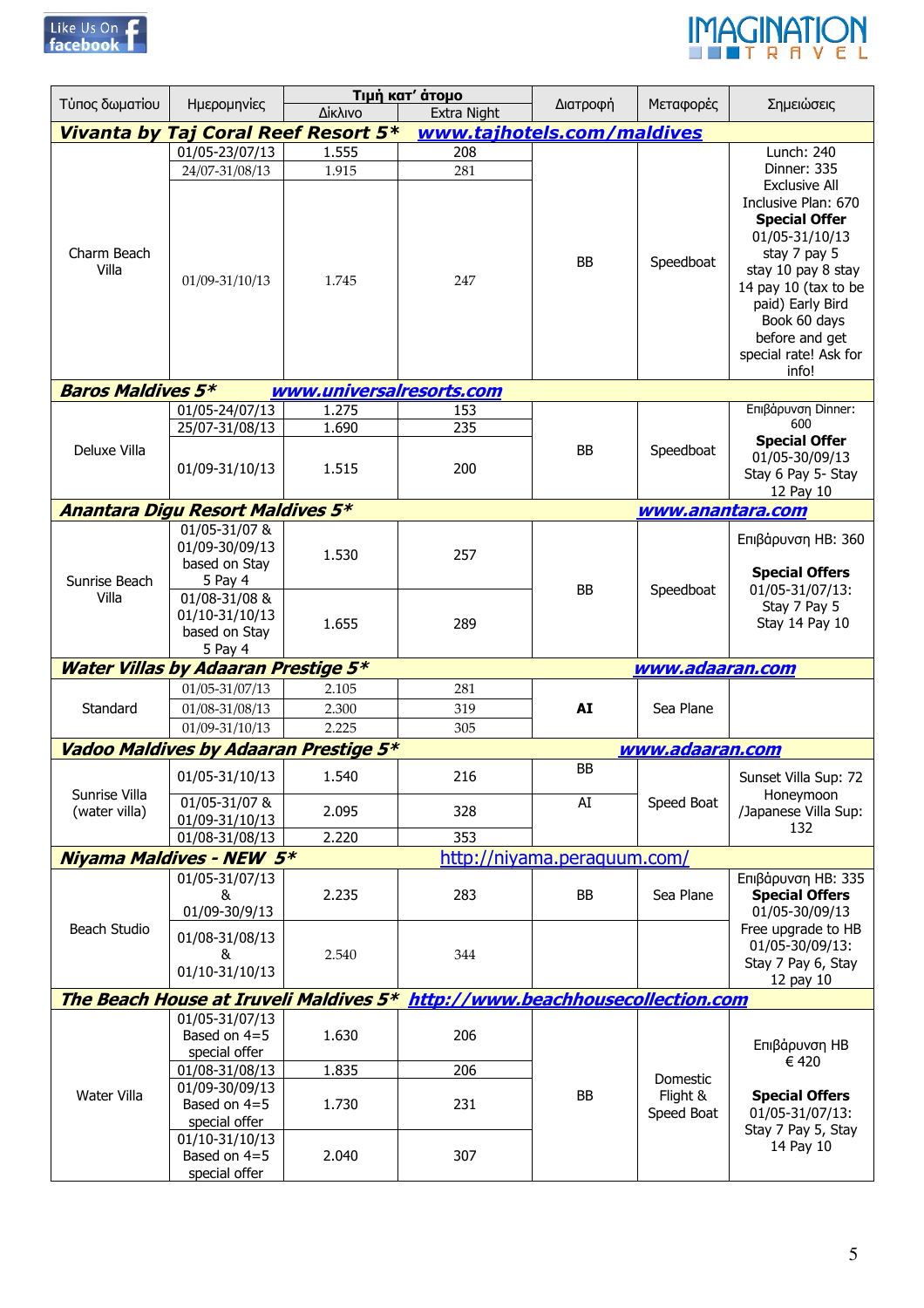



|                          |                                       | Τιμή κατ' άτομο                            |                                                                     |                                        |                                     |                                                                                                    |
|--------------------------|---------------------------------------|--------------------------------------------|---------------------------------------------------------------------|----------------------------------------|-------------------------------------|----------------------------------------------------------------------------------------------------|
| Τύπος δωματίου           | Ημερομηνίες                           | Δίκλινο                                    | <b>Extra Night</b>                                                  | Διατροφή                               | Μεταφορές                           | Σημειώσεις                                                                                         |
|                          |                                       |                                            | <b>Six Senses Laamu 5*</b> http://www.sixsenses.com/SixSensesLaamu/ |                                        |                                     |                                                                                                    |
| Lagoon Beach<br>Villa    | 01/05-31/10/13                        | 1.995                                      | 324                                                                 | BB                                     | Domestic<br>Flight &<br>Speedboat   | <b>Special Offers</b><br>All rates based on<br>Special stay 5 pay 4<br>offer<br>Stay 7 Pay 5 & get |
| Kanuhura 5*              |                                       |                                            |                                                                     |                                        | www.kanuhura.com                    |                                                                                                    |
|                          | 01/05-31/07/13                        | 1.955                                      | 235                                                                 |                                        |                                     | <b>Special Offers</b>                                                                              |
| Beach Villa              | 01/08-30/09/13                        | 2.220                                      | 289                                                                 |                                        |                                     | 01/05-30/09/13<br>Free upgrade to HB<br>& Sunset Cruise &                                          |
|                          | 01/10-31/10/13                        | 2.585                                      | 362                                                                 | <b>BB</b>                              | Sea Plane                           | Fishing Tour & 15%<br>Spa discount &                                                               |
|                          | 01/05-31/07/13                        | 2.600                                      | 365                                                                 |                                        |                                     | FREE room Upgrade<br>subject to<br>availability!!!!                                                |
| Water Villa              | 01/08-30/09/13                        | 2.950                                      | 435                                                                 |                                        |                                     | 01/05-31/10/13:<br>Stay 7 Pay 5                                                                    |
|                          | 01/10-31/10/13                        | 3.480                                      | 541                                                                 |                                        |                                     | Stay 14 Pay 10                                                                                     |
|                          |                                       | <b>HONEYMOON ONLY OFFER at Kanuhura 5*</b> |                                                                     |                                        |                                     |                                                                                                    |
|                          | 01/05-31/07/13                        | 1.385                                      | 117                                                                 | <b>BB</b>                              |                                     | 01/05-30/09/13<br>Pay 175                                                                          |
| <b>Beach Villa</b>       | 01/08-30/09/13                        | 1.575                                      | 144                                                                 |                                        | Sea Plane                           | Euro/person and get<br>Free upgrade to HB<br>&                                                     |
|                          | 01/10-31/10/13                        | 2.465                                      | 272                                                                 |                                        |                                     | Sunset Cruise &<br>Fishing Tour & 15%                                                              |
| Water Villa              | 01/05-31/07/13                        | 1.840                                      | 183                                                                 |                                        | <b>7 NIGHTS</b><br><b>PACKAGES!</b> | Spa discount &<br>FREE room Upgrade<br>subject to                                                  |
|                          | 01/08-30/09/13                        | 2.085                                      | 217                                                                 |                                        |                                     | availability!!!!                                                                                   |
|                          | $01/10-31/10/13$                      | 3.400                                      | 405                                                                 |                                        |                                     |                                                                                                    |
|                          | <b>Conrad Resort Maldives 5*</b>      |                                            | (ex. Hilton Resort Rangali Island)                                  |                                        |                                     | www.conradmaldives.com                                                                             |
| Beach Villa              | 12/05-30/09/13                        | 2.565                                      | 441                                                                 |                                        |                                     | All packages based                                                                                 |
|                          | 01/10-31/10/13                        | 1.755                                      | 239                                                                 | HB                                     |                                     | on special                                                                                         |
| Water Villa              | 12/05-30/09/13                        | 3.320                                      | 630                                                                 | (Special                               | Sea Plane                           | Stay 5 Pay 4                                                                                       |
|                          | 01/10-31/10/13                        | 2.175                                      | 344                                                                 | Offer!)                                |                                     | <b>Special Offers:</b>                                                                             |
| Deluxe Beach             | 12/05-30/09/13                        | 3.320                                      | 630                                                                 |                                        |                                     | 12/05-31/10/13                                                                                     |
| Villa                    | 01/10-31/10/13                        | 2.330                                      | 382                                                                 |                                        |                                     | Stay 14 Pay 10                                                                                     |
| Zitahli Kuda Funafaru 5* |                                       |                                            |                                                                     |                                        |                                     | www.zitahlikudafunafaru.com                                                                        |
|                          | 01/05-15/07/13                        | 2.240                                      | 272                                                                 |                                        |                                     | <b>Special Offers</b>                                                                              |
| Deluxe Beach             | 16/07-31/08/13                        | 2.355                                      | 295                                                                 | BB                                     | Sea Plane                           | 01/05-31/10/13                                                                                     |
| Villa                    | 01/09-31/10/13                        | 2.290                                      | 282                                                                 |                                        |                                     | Stay 7 Pay 6<br>Stay 14 Pay 12                                                                     |
|                          |                                       |                                            | <b>HONEYMOON ONLY OFFER at Zitahli Kuda Funafaru 5</b>              |                                        |                                     |                                                                                                    |
|                          | 01/05-15/07/13                        |                                            |                                                                     |                                        |                                     |                                                                                                    |
| Deluxe Beach             | 16/07-31/08/13                        | 2.305<br>2.425                             | 204<br>221                                                          | BB                                     | Sea Plane                           | <b>7 NIGHTS</b>                                                                                    |
| Villa                    | 01/09-31/10/13                        | 2.360                                      | 211                                                                 |                                        |                                     | <b>PACKAGES!!</b>                                                                                  |
|                          |                                       |                                            |                                                                     |                                        |                                     |                                                                                                    |
| Soneva Fushi 5*          |                                       |                                            |                                                                     | http://www.sixsenses.com/soneva-fushi/ |                                     |                                                                                                    |
|                          | 12/05-11/10/13                        |                                            |                                                                     |                                        |                                     | <b>Special Offers</b>                                                                              |
| Rehendi Room             | based on<br>special stay 5 -<br>pay 4 | 1.900                                      | 264                                                                 | HB                                     | Sea Plane                           | 12/05-11/10/13<br>Stay 7 Pay 5<br>Stay 14 pay 10                                                   |
|                          |                                       | Four Seasons Maldives at Kuda Huraa 5*     |                                                                     | http://www.fourseasons.com             |                                     | /maldiveskh/                                                                                       |
|                          |                                       |                                            |                                                                     |                                        |                                     | <b>Special Offer</b>                                                                               |
| <b>Beach Pavilion</b>    | 01/05-12/07 &<br>01/09-30/09/13       | 2.675                                      | 419                                                                 | BB                                     |                                     | 01/05-12/07/13<br>Stay 7 Pay 5<br>Stay 14 Pay 10                                                   |
| with Pool                | 13/07-31/08 &<br>01/10-31/10/13       | 2.900                                      | 464                                                                 |                                        | Speed Boat                          | 13/07/13-31/08/13<br>& 01/10-31/10/13<br>Stay 7 Pay 6<br>Stay 14 Pay 12                            |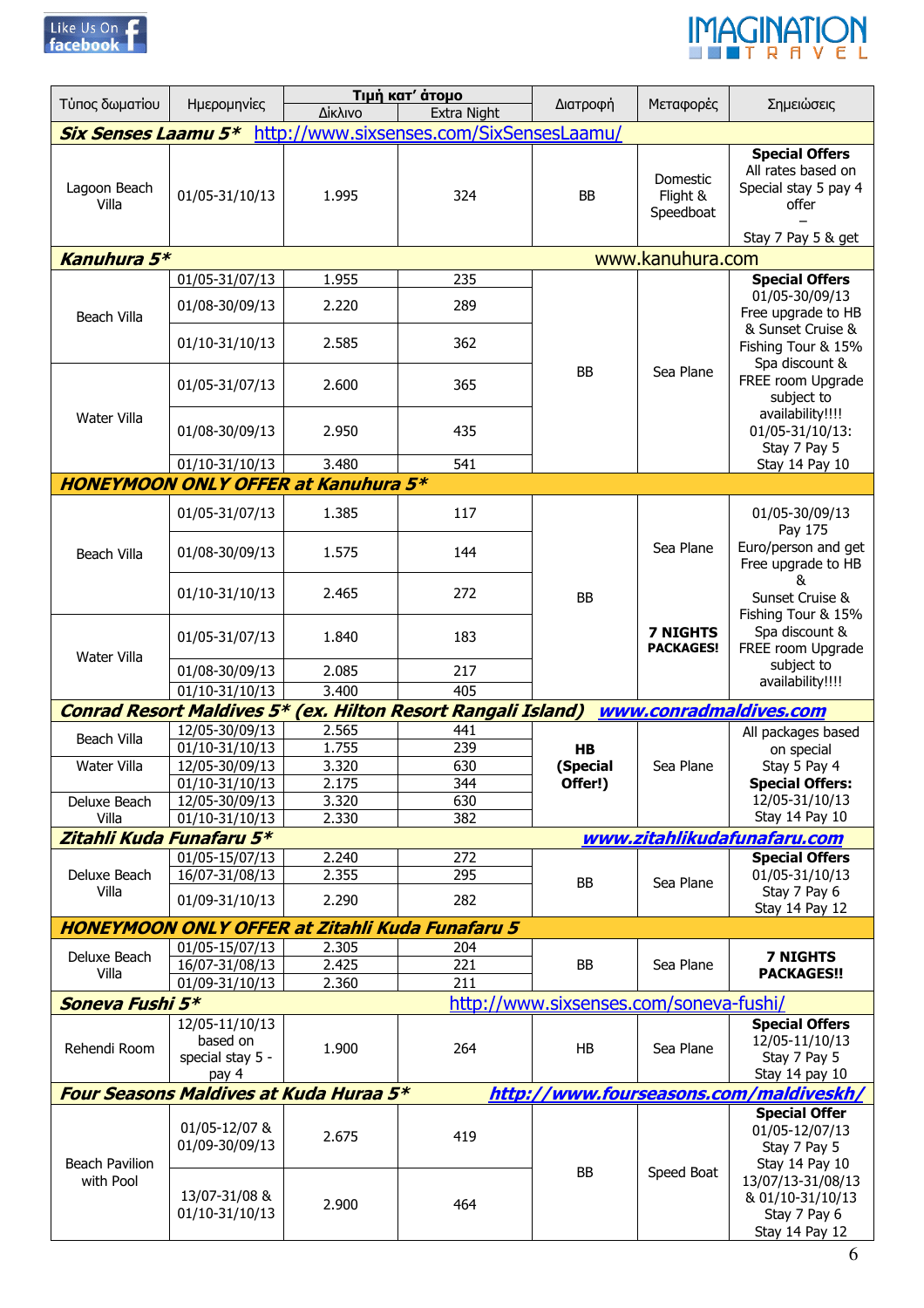

# IMAGINATION

| Τύπος δωματίου               | Ημερομηνίες                                                 |         | Τιμή κατ' άτομο            | Διατροφή  | Μεταφορές             | Σημειώσεις                                                                                              |
|------------------------------|-------------------------------------------------------------|---------|----------------------------|-----------|-----------------------|---------------------------------------------------------------------------------------------------------|
|                              |                                                             | Δίκλινο | <b>Extra Night</b>         |           |                       |                                                                                                         |
| <b>Dusit Thani - NEW 5*</b>  |                                                             |         |                            |           |                       | http://www.dusit.com/dusit-thani/maldives.html                                                          |
| Beach Villa                  | 01/05-31/07/13                                              | 1.795   | 270                        | BB        | Sea Plane             | Επιβάρυνση<br>HB Dine Around:<br>450<br>All Rates                                                       |
|                              | 01/08-31/10/13                                              | 2.010   | 324                        |           |                       | Based on special<br>Stay 5 Pay 4                                                                        |
| Taj Exotica Resort 5*        |                                                             |         | www.tajhotels.com/maldives |           |                       |                                                                                                         |
|                              | 01/05-23/07/13                                              | 2.165   | 336                        |           |                       | Επιβάρυνση lunch:<br>310<br>Επιβάρυνση Dinner:                                                          |
|                              | 24/07-31/10/13                                              | 2.430   | 389                        |           |                       | 445<br>Special Offer                                                                                    |
| Lagoon Villa                 | 01/05-23/07/13                                              | 2.695   | 442                        | BB        | Speedboat             | 10/01-30/04/13<br>Stay 7 Pay 6<br>Stay 10 Pay 8<br>Stay 15 pay 11<br>Early Bird:<br>Book 60 days before |
|                              | 24/07-31/10/13                                              | 3.030   | 509                        |           |                       | and get special rate!<br>Ask for info!!                                                                 |
| <b>Huvafen Fushi 5*</b>      |                                                             |         |                            |           |                       | http://huvafenfushi.peraquum.com/                                                                       |
| Beach                        | 01/05-31/07 &<br>01/09-30/09/13                             | 2.485   | 388                        | BB        | Speed Boat            | Επιβάρυνση ΗΒ<br>(dinner): 435                                                                          |
| Bungalow with<br>Plunge Pool | 01/08-31/08 &<br>01/10-31/10/13                             | 3.190   | 528                        |           |                       | <b>Special Offers</b><br>01/05-30/09/13<br>Stay 7 Pay 6<br>Stay 12 Pay 10                               |
|                              | Shangri-La's Villingili Resort & Spa 5*                     |         |                            |           |                       | http://www.shangri-la.com/male/villingiliresort                                                         |
| Pool Villa with              | 01/05-30/09/13                                              | 2.825   | 420                        |           | Domestic              |                                                                                                         |
| Private Pool                 | $01/10-31/10/13$                                            | 3.740   | 602                        | <b>HB</b> | Flight &<br>Speedboat |                                                                                                         |
|                              | Gili Lankanfushi (ex Soneva Gili) 5*                        |         |                            |           |                       | http://www.gili-lankanfushi.com/                                                                        |
| Villa Suite                  | 12/05-11/10/13<br>based on<br>special stay 5 -<br>pay 4     | 2.655   | 514                        | BB        | Speed Boat            | <b>Special Offers</b><br>12/05-11/10/13<br>Stay 7 Pay 5<br>Stay 10 Pay 7<br>Stay 14 Pay 10              |
|                              | <b>Four Seasons Maldives at Landaa Giraavaru 5*</b>         |         |                            |           |                       | http://www.fourseasons.com/maldiveslg/                                                                  |
| Beach                        | 01/05-12/07 &<br>01/09-30/09/13                             | 3.435   | 509                        |           |                       | <b>Special Offer</b><br>01/05-12/07/13 &<br>01/09-30/09/13<br>Stay 7 Pay 5                              |
| Bungalow with<br>Pool        | 13/07-31/08/13<br>& 01/10-<br>31/10/13                      | 4.125   | 647                        | BB        | Sea Plane             | Stay 14 Pay 10<br>13/07/13-31/08/13<br>& 01/10-31/10/13<br>Stay 7 Pay 6<br>Stay 14 Pay 12               |
|                              | Naladhu Maldives 5* http://www.naladhu.com/                 |         |                            |           |                       |                                                                                                         |
| Ocean House                  | 01/05-31/07 &<br>01/09-30/09/13<br>based on Stay<br>5 Pay 4 | 2.860   | 572                        | BB        | Speedboat             | Επιβάρυνση ΗΒ: 645                                                                                      |
|                              | 01/08-31/08 &<br>01/10-31/10/13<br>based on Stay<br>5 Pay 4 | 3.495   | 730                        |           |                       |                                                                                                         |